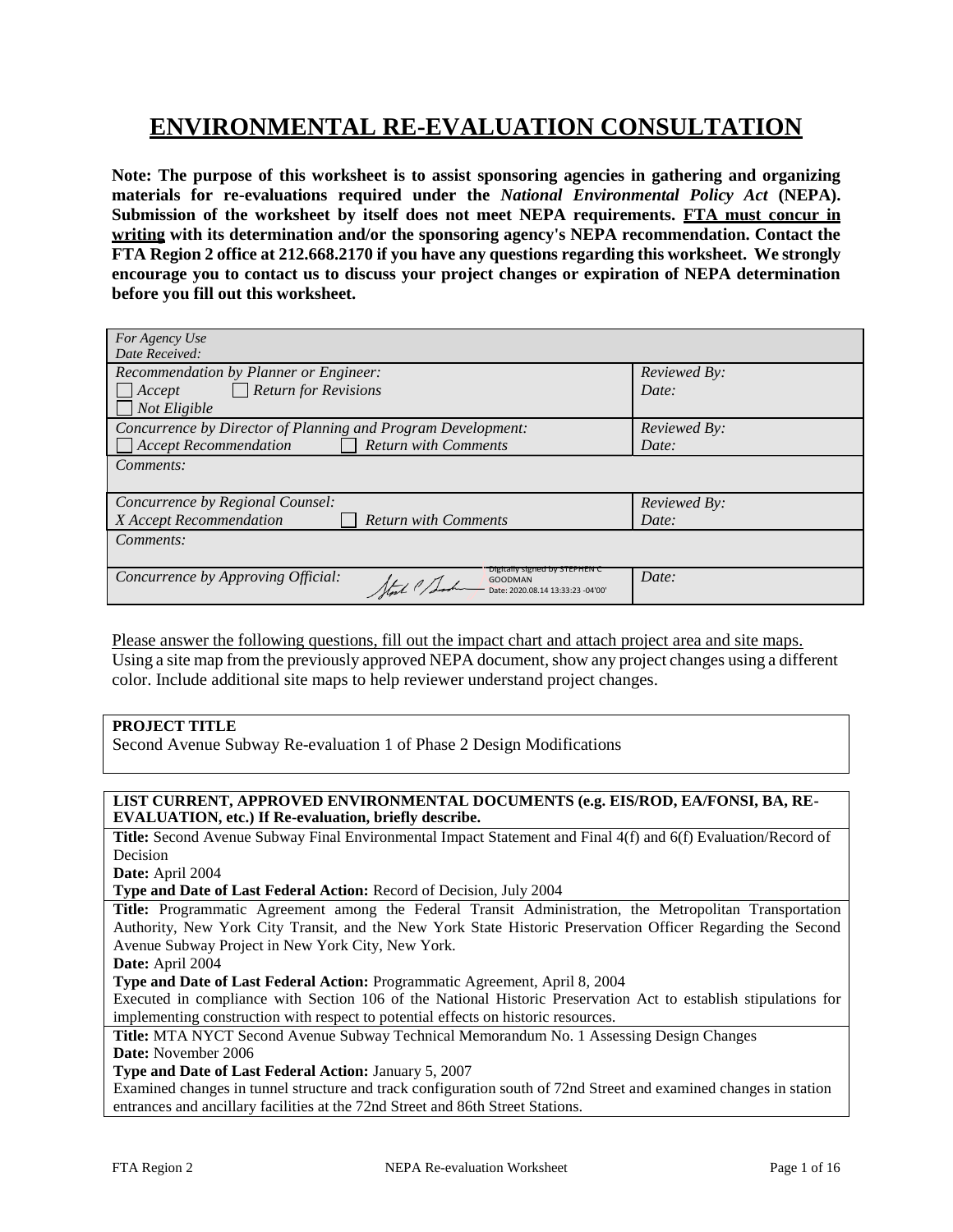| Title: MTA NYCT Second Avenue Subway Technical Memorandum No. 2 Assessing Design Change                              |
|----------------------------------------------------------------------------------------------------------------------|
| Date: February 2007                                                                                                  |
| Type and Date of Last Federal Action: April 17, 2007                                                                 |
| Examined changes in an ancillary facility at the 96th Street Station.                                                |
| Title: MTA NYCT Second Avenue Subway Technical Memorandum No. 3 Assessing Design Changes                             |
| Date: June 2007                                                                                                      |
| Type and Date of Last Federal Action: July 3, 2007                                                                   |
| Examined changes in ventilation facilities and a station entrance at the 63rd Street Station.                        |
| Title: MTA NYCT Second Avenue Subway Technical Memorandum No. 4 Assessing Design Change: Alignment                   |
| Change between 63rd and 96th Streets                                                                                 |
| Date: September 2008                                                                                                 |
| Type and Date of Last Federal Action: September 30, 2008                                                             |
| Examined changes in the subway's tunnel to reduce the number of tracks near and in the 72nd Street Station from      |
| three tracks to two and lower the tunnel alignment in the area near and in the 72nd Street and 86th Street Stations. |
| Title: Supplemental Environmental Assessment to the Second Avenue Subway Final Environmental Impact                  |
| Statement: 72nd Street and 86th Street Entrance Alternatives/FONSI                                                   |
| <b>Date:</b> May 2009                                                                                                |
| Type and Date of Last Federal Action: FONSI, October 2009                                                            |
| Examined changes in station entrances at the 72nd Street and 86th Street Stations.                                   |
| Title: MTA NYCT Second Avenue Subway Technical Memorandum No. 5 Assessing Design Changes at the 63rd                 |
| Street/Lexington Avenue Station                                                                                      |
| Date: April 2010                                                                                                     |
| Type and Date of Last Federal Action: April 27, 2010                                                                 |
| Examined changes in a station entrance at the 63rd Street Station.                                                   |
| Title: Second Avenue Subway Technical Memorandum No. 6: Evaluation of 69th Street Ancillary Facility                 |
| Date: July 2010                                                                                                      |
| Type and Date of Last Federal Action: September 16, 2010                                                             |
| Examined final design for Ancillary Facility 1 at the 72nd Street Station.                                           |
| Title: MTA New York City Transit Second Avenue Subway Technical Memorandum No. 7: Evaluation of 72nd Street          |
| <b>Station Entrance and Ancillary Facility</b>                                                                       |
| Date: September 2010                                                                                                 |
| Type and Date of Last Federal Action: December 16, 2010                                                              |
| Examined final design for Ancillary Facility 2 at the 72nd Street Station.                                           |
| Title: Second Avenue Subway Technical Memorandum No. 8 Assessing Design Changes: 86th Street Station                 |
| Ancillary Facility #2                                                                                                |
| Date: December 2010                                                                                                  |
| Type and Date of Last Federal Action: January 11, 2011                                                               |
| Examined final design for Ancillary Facility 2 at the 86th Street Station.                                           |
| Title: MTA Technical Memorandum No. 9 Evaluation of the 97th Street Ventilation Facility                             |
| Date: October 2011                                                                                                   |
| Type and Date of Last Federal Action: October 31, 2011                                                               |
| Examined effects of the 97th Street Ventilation Facility at 1873 Second Avenue.                                      |
| Title: Technical Memorandum No. 10: Revised Mitigation Measures                                                      |
| Date: December 2011                                                                                                  |
| Type and Date of Last Federal Action: December 13, 2011                                                              |
| Examined proposed revisions to mitigation measures for three historic resources.                                     |
| Title: Amendment No. 1 to the Programmatic Agreement                                                                 |
| Date: May 2012                                                                                                       |
| Type and Date of Last Federal Action: May 23, 2012                                                                   |
| Revised Exhibit E of the Programmatic Agreement with regard to the vibration limit criteria for historic resources   |
| during construction activities and the reporting process when excessive vibration is detected.                       |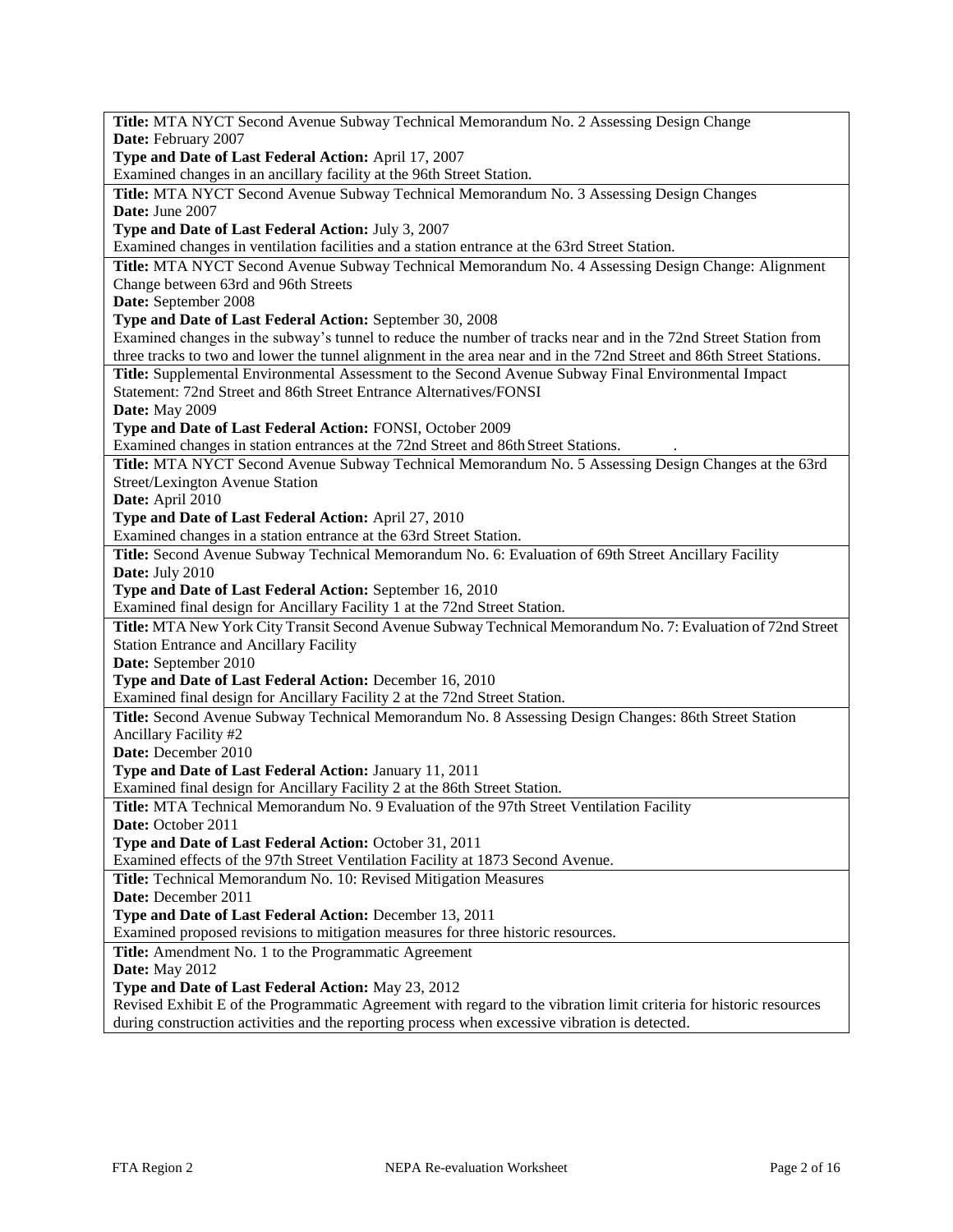**Title:** Second Avenue Subway Technical Memorandum No. 11 Assessing Design Changes: 72nd Street Station Entrance 1

**Date:** June 2013

**Type and Date of Last Federal Action:** June 7, 2013

Examined the relocation of the street-level portion of Entrance 1 from within the building at 301 East 69th Street to the east sidewalk of Second Avenue in front of the building at 301 East 69th Street.

**Title:** Supplemental Environmental Assessment to the Second Avenue Subway Final Environmental Impact Statement: Phase 2

**Date:** July 2018

**Type and Date of Last Federal Action:** Finding of No Significant Impact, November 2018 Examined background changes and design modifications of Phase 2 of the proposed Second Avenue Subway.

### **HAS THE MOST CURRENT AND OTHER PERTINENT APPROVED ENVIRONMENTAL DOCUMENTS BEEN** *RE-READ* **TO COMPARE ANY PROPOSED PROJECT CHANGES?**

**NO (STOP! The most current approved environmental document MUST be re-read prior to completing a re-evaluation.)**

**YES NAME:** Jennifer Wuotinen, P.E. **DATE:** April 22, 2020

Program Manager I.

| IS THE PROJECT CURRENTLY UNDER                                                                                  | $\boxtimes$ DESIGN | - OR | $\Box$ CONSTRUCTION? |
|-----------------------------------------------------------------------------------------------------------------|--------------------|------|----------------------|
| Phase 1 of the Second Avenue Subway Project opened for revenue service in January 2017. Phase 2, the subject of |                    |      |                      |
| this Re-Evaluation, is currently in design.                                                                     |                    |      |                      |

### **REASON FOR RE-EVALUATION**

MTA prepared a Supplemental Environmental Assessment (EA) for Phase 2 of the Second Avenue Subway (the Project) that was completed in July 2018 for public review. FTA issued a FONSI in November 2018. Subsequent to the 2018 FONSI, MTA has investigated measures to reduce Project costs and there have been some changes in property availability. Therefore, MTA is now proposing several design modifications to Phase 2. This re-evaluation has been prepared to determine whether these "cost containment" measures would result in any new or different impacts from those identified in the 2004 FEIS or 2018 Supplemental EA. In general, the proposed design modifications would reduce the Project footprint, and therefore reduce potential impacts.

## **DESCRIPTION OF PROJECT CHANGES, NEW INFORMATION OR REASON FOR DELAY IN CONSTRUCTION**

To reduce construction costs for Phase 2 of the Project, MTA has identified Project elements that can be deferred to a future phase of the Project when necessitated by future passenger demand, and design changes that would reduce spatial needs and the quantity of construction materials. The table below provides an overview of the proposed design modifications. Three modifications are proposed at the 125th Street Station, one modification is proposed along the 125th Street tail tracks, and one modification is proposed at the 116th Street Station.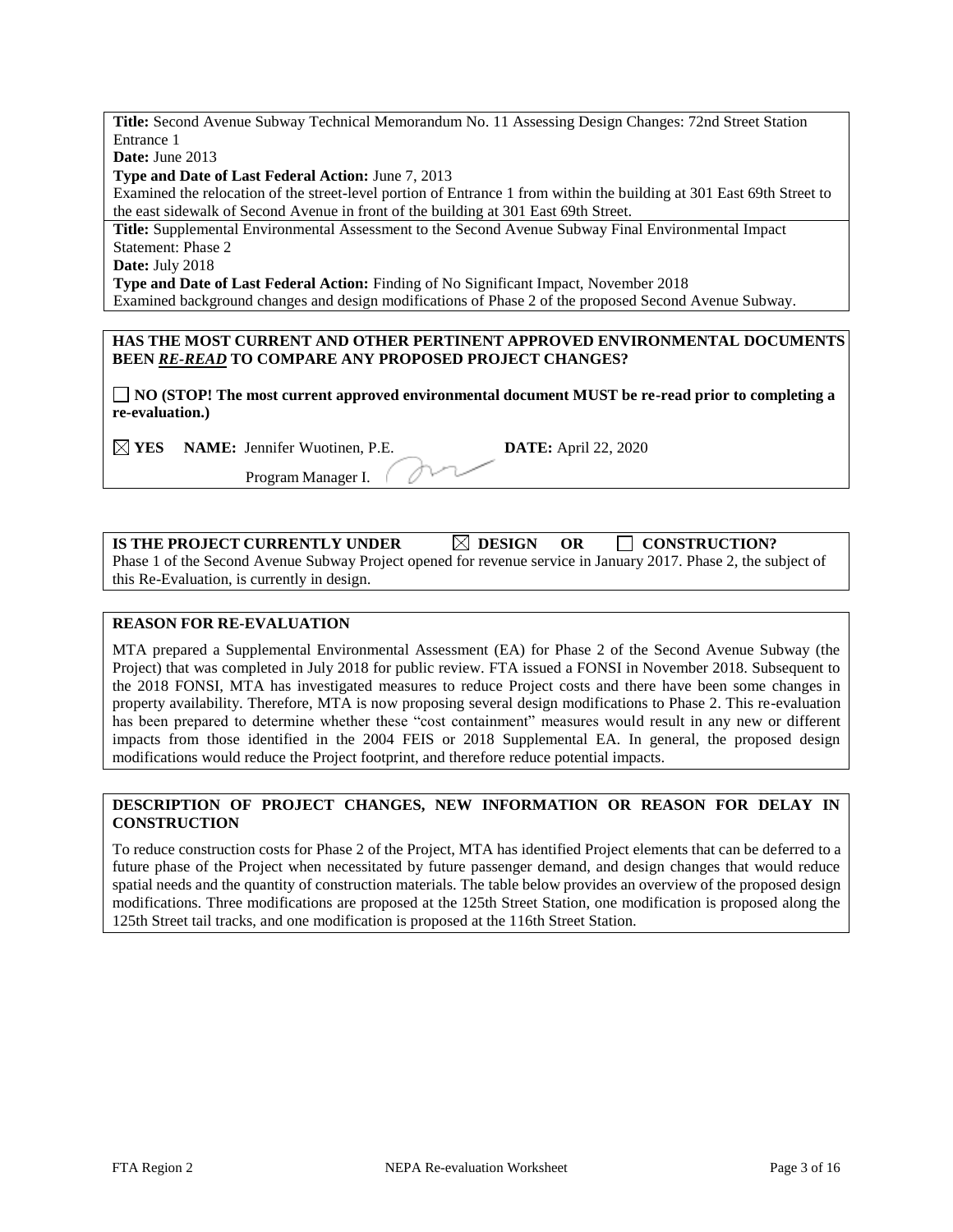| Design<br><b>Modification</b>                                         | <b>Approved PE Design</b><br>(2018 Supplemental EA)                                                                                                                                                                                                                                                                                                                                                                                                                   | <b>Description of</b><br><b>Proposed Design Modification</b>                                                                                                                                                                                                                                                                                                                                                                                                                                                                                                                                                                                                                                                            | <b>Reason for Design Change</b><br>and Additional Notes                                                                                                                                                                                                                                              |
|-----------------------------------------------------------------------|-----------------------------------------------------------------------------------------------------------------------------------------------------------------------------------------------------------------------------------------------------------------------------------------------------------------------------------------------------------------------------------------------------------------------------------------------------------------------|-------------------------------------------------------------------------------------------------------------------------------------------------------------------------------------------------------------------------------------------------------------------------------------------------------------------------------------------------------------------------------------------------------------------------------------------------------------------------------------------------------------------------------------------------------------------------------------------------------------------------------------------------------------------------------------------------------------------------|------------------------------------------------------------------------------------------------------------------------------------------------------------------------------------------------------------------------------------------------------------------------------------------------------|
| Defer<br>Entrance 2 at<br>125th Street<br><b>Station</b>              | • Approved design includes<br>two options for Entrance 2<br>at the 125th Street Station:<br>Option 1 at northwest corner<br>of 125th Street and<br>Lexington Avenue<br>(preferred); or Option 2 at<br>southwest corner of 125th<br>Street and Lexington<br>Avenue                                                                                                                                                                                                     | • Defer Entrance 2, including the<br>associated underpass connecting to<br>the existing Lexington Avenue<br>line, to a future phase of the<br>Project (see Figure 1)<br>• Construct a short adit (short tunnel<br>segment) from the station cavern<br>as part of Phase 2 to minimize<br>disruption to station operations<br>when Entrance 2 is constructed at a<br>later date                                                                                                                                                                                                                                                                                                                                           | • Entrance 2 is not needed for passenger<br>demand associated with Phase 2 and<br>can be added during a future phase of<br>the Project, as needed<br>• Would reduce station footprint and<br>needed property acquisition during<br>Phase 2<br>• Emergency egress would still comply<br>with NFPA 130 |
| Eliminate<br>Deep User<br>Spaces at<br>125th Street<br><b>Station</b> | • Approved design includes<br>deep excavation within the<br>footprint of Ancillary 1/<br>Entrance 1 at the 125th<br><b>Street Station to</b><br>accommodate several<br>underground program<br>spaces for New York City<br>Transit (NYCT)<br>departments and several<br>major station functional<br>elements, including traction<br>power substation and<br>ventilation fans that are part<br>of the station's tunnel and<br>station smoke management<br>(TSSM) system | • Relocate major equipment and<br>department user spaces closer to<br>the street where functionally<br>possible, including traction power<br>substation and TSSM ventilation<br>fans<br>• Reorient TSSM fans from<br>horizontal to vertical configuration<br>to reduce spatial needs<br>• Subsurface reconfiguration may<br>require subsurface easement to<br>extend below an additional<br>property (Block 1773, Lot 27) (see<br>Figure 1)<br>• The height of Ancillary 1 would<br>increase by about 25 feet (from 75<br>feet tall in the approved design to<br>100 feet tall with the Modified<br>Design), but would be coordinated<br>with a high-rise development<br>proposed on the site by a private<br>developer | • Would substantially reduce the volume<br>of the underground space and therefore<br>the amount of rock excavation needed                                                                                                                                                                            |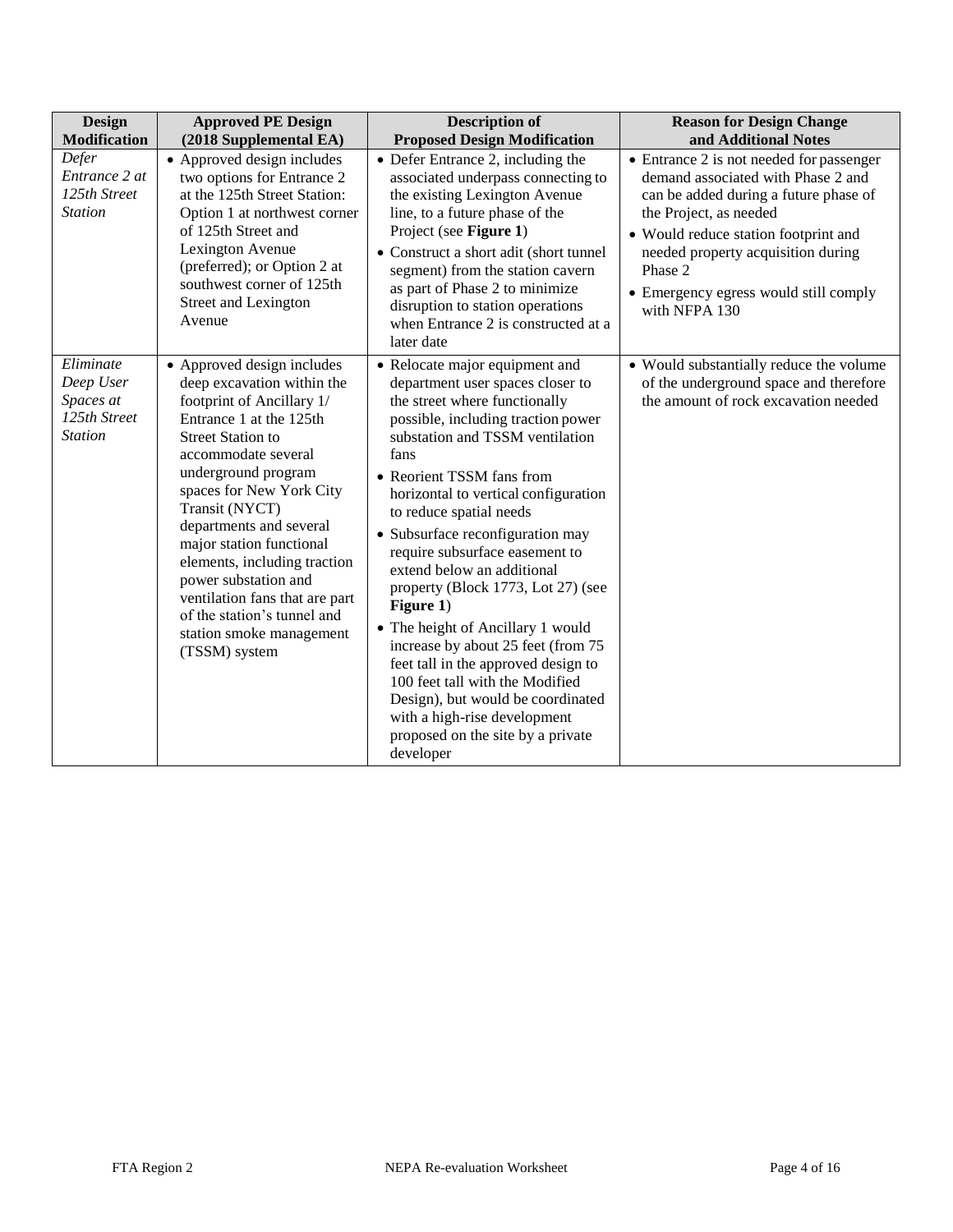| Eliminate                                                                                                                      | • In the approved design,                                                                                                                                                                                                                                                                                                                                                                       | • Remove ingress/egress for                                                                                                                                                                                                                                                                                                                                                                                                                                                                                                                                                                                                                                                                                                                                                                                                                                                                                                                                                                                                                                                                                                                                                                                                                                                                                                                                                                                                                                                                                                                                                                                                                                                                                                                                                                                                        | • Full approved entrance is not needed to                                                                                                                                                                                                                                                                                                                                                                                                                                                                          |
|--------------------------------------------------------------------------------------------------------------------------------|-------------------------------------------------------------------------------------------------------------------------------------------------------------------------------------------------------------------------------------------------------------------------------------------------------------------------------------------------------------------------------------------------|------------------------------------------------------------------------------------------------------------------------------------------------------------------------------------------------------------------------------------------------------------------------------------------------------------------------------------------------------------------------------------------------------------------------------------------------------------------------------------------------------------------------------------------------------------------------------------------------------------------------------------------------------------------------------------------------------------------------------------------------------------------------------------------------------------------------------------------------------------------------------------------------------------------------------------------------------------------------------------------------------------------------------------------------------------------------------------------------------------------------------------------------------------------------------------------------------------------------------------------------------------------------------------------------------------------------------------------------------------------------------------------------------------------------------------------------------------------------------------------------------------------------------------------------------------------------------------------------------------------------------------------------------------------------------------------------------------------------------------------------------------------------------------------------------------------------------------|--------------------------------------------------------------------------------------------------------------------------------------------------------------------------------------------------------------------------------------------------------------------------------------------------------------------------------------------------------------------------------------------------------------------------------------------------------------------------------------------------------------------|
| Park Avenue<br>Passageway<br>Connection<br>and Convert<br>Entrance 3 to<br>Elevators<br>Only at 125th<br><b>Street Station</b> | Entrance 3 at the 125th<br>Street Station will have its<br>street-level ingress/egress<br>within the Park Avenue<br>median beneath the existing<br>Metro-North Railroad<br>viaduct, with underground<br>connections to the private<br>property at the southeast<br>corner of 125th Street and<br>Park Avenue<br>• Ancillary 2 will be located<br>on west side of Park Avenue<br>at 124th Street | Entrance 3 from the Park Avenue<br>median and remove the<br>underground connection below<br>Park Avenue<br>• Site Entrance 3 entirely on the<br>southeast corner of 125th Street<br>and Park Avenue by modifying the<br>entrance to elevator-only, with<br>access via six elevators, in lieu of<br>the stair and elevator in the Park<br>Avenue median and the four<br>escalators at the mezzanine level<br>(see Figure 1)<br>• The modified Entrance 3 would<br>include above-grade space for<br>emergency exits and mechanical<br>space, similar to the approved<br>design<br>• Include a knock-out panel along a<br>portion of the west wall to<br>accommodate a potential future<br>subsurface passageway toward the<br>Metro-North Railroad viaduct<br>• Potentially relocate Ancillary 2<br>from the west side of Park Avenue<br>to the east side, depending on<br>further coordination with a private<br>development at those sites (NOTE:<br>the parcels east and west of Park<br>Avenue are owned by the same<br>developer, and MTA is working<br>with the developer to determine<br>how to best integrate both projects)<br>• With the consolidation of<br>Entrance 3 (and potential<br>collocation with Ancillary 2) on<br>the east side of Park Avenue, the<br>combined facility may need to<br>incorporate two additional<br>properties (Lots 1 and 67 of Block<br>1773), as shown on Figure 1<br>(NOTE: these lots are currently<br>surface parking lots owned by the<br>abovementioned developer). Some<br>underground station elements may<br>remain on the west side of Park<br>Avenue<br>• Construct a short adit (short tunnel<br>segment) from the station cavern<br>as part of Phase 2 to minimize<br>disruption to station operations if<br>an additional station entrance is<br>constructed at a later date | accommodate projected ridership in<br>Phase 2 and can be added at a later date<br>if needed<br>• Would reduce footprint of Entrance 3,<br>as well as associated rock excavation<br>and property acquisition<br>• Emergency egress would still comply<br>with NFPA 130<br>• Would avoid potential complications<br>with constructing under the Metro-<br>North Railroad viaduct at this time<br>• Would provide flexibility for MTA to<br>coordinate with the developer with<br>respect to placement of Ancillary 2 |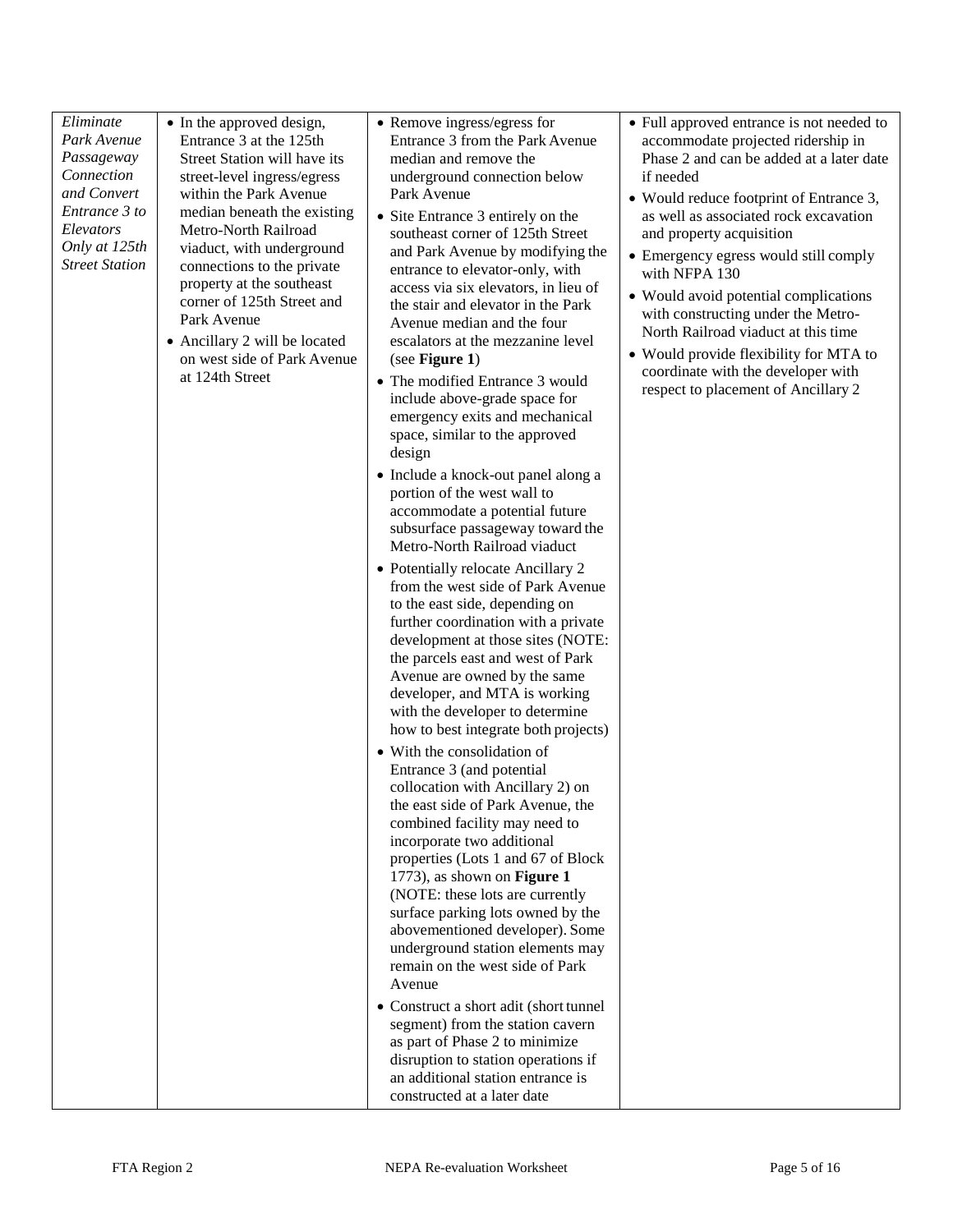| <b>Design</b><br><b>Modification</b>                                      | <b>Approved PE Design</b><br>(2018 Supplemental EA)                                                                                                                                                                                                                                                                                                                                                                                                                                                                                                                                                                                                                                                                                                                                                                | <b>Description of</b><br><b>Proposed Design Modification</b>                                                                                                                                                                                                                                                                                                                                                                                                                                                                                                                                                        | <b>Reason for Design Change</b><br>and Additional Notes                                                                                                                                                                                                                                                                                                                                                                                                                                                                                                       |
|---------------------------------------------------------------------------|--------------------------------------------------------------------------------------------------------------------------------------------------------------------------------------------------------------------------------------------------------------------------------------------------------------------------------------------------------------------------------------------------------------------------------------------------------------------------------------------------------------------------------------------------------------------------------------------------------------------------------------------------------------------------------------------------------------------------------------------------------------------------------------------------------------------|---------------------------------------------------------------------------------------------------------------------------------------------------------------------------------------------------------------------------------------------------------------------------------------------------------------------------------------------------------------------------------------------------------------------------------------------------------------------------------------------------------------------------------------------------------------------------------------------------------------------|---------------------------------------------------------------------------------------------------------------------------------------------------------------------------------------------------------------------------------------------------------------------------------------------------------------------------------------------------------------------------------------------------------------------------------------------------------------------------------------------------------------------------------------------------------------|
| Reduce Scope<br>and Size of<br>Ancillary A at<br>Tail Tracks              | • Approved design includes<br>two options for an Ancillary<br>Facility (herein referred to<br>as "Ancillary A") for the tail<br>tracks along 125th Street:<br>Three-Train per Track<br>Option (preferred) just west<br>of Lenox Avenue, and Two-<br>Train per Track Option just<br>east of Lenox Avenue<br>• Includes a passageway<br>crossing below 125th Street,<br>and a shaft below 125th<br>Street that extends down to<br>the storage track invert<br>• Includes tunnel heat-relief<br>fans, mechanical equipment<br>rooms, EDR rooms, radio<br>and communications<br>equipment rooms within the<br>building footprint on the<br>property<br>• Within the shaft below<br>125th Street there are NYCT<br>Car Equipment Division<br>(CED) spaces, pump rooms,<br>stairs, a freight elevator, and<br>air shafts | • Reduce size and relocate<br>Ancillary A (Three-Train per<br>Track Option) to an adjacent parcel<br>(see Figure 2)<br>• Remove tunnel heat-relief fans,<br>freight elevator, and CED spaces<br>for car cleaning<br>· Relocate electrical, communicat-<br>ions, and radio rooms to the shaft<br>below 125th Street<br>• Reduce mechanical equipment<br>spaces to the extent possible and<br>relocate to the shaft<br>• Reduce the building size to<br>accommodate only access stairs,<br>air shafts, a generator panel<br>connection, and nominal<br>mechanical equipment to support<br>the spaces within the shaft | • Would reduce footprint and excavation<br>• Would reduce operational and<br>maintenance needs at Ancillary A<br>• Relocation due to new development on<br>the previous site<br>• Ventilation of tail tracks can be<br>accomplished by running TSSM fans at<br>125th Street Station Ancillary 2, which<br>will draw air from intake louvers at<br>Ancillary A<br>• NYCT's CED requested space already<br>allocated at the 125th Street Station for<br>car cleaning, thereby eliminating the<br>need for this space and the freight<br>elevator at Ancillary A |
| Repurpose<br>Existing<br>Section 13<br>for 116th<br><b>Street Station</b> | • In the approved design, the<br>new 116th Street Station<br>will be constructed in a<br>section of existing tunnel<br>that was built in the 1970s<br>("Section 13"), with<br>demolition of the existing<br>structure and cut-and-cover<br>construction along Second<br>Avenue from 115th Street to<br>120th Street<br>• The new station will have a<br>full-length mezzanine above<br>platform level                                                                                                                                                                                                                                                                                                                                                                                                              | • Modify design of station to remove<br>full-length mezzanine. Mezzanine<br>segments would instead be located<br>at each entrance and ancillary<br>facility, with localized cut-and-<br>cover construction only in those<br>locations (see Figure 3)<br>• Rather than the column-free<br>platform included in the approved<br>design, the Modified Design would<br>require that some existing columns<br>in the tunnel remain within the<br>platform                                                                                                                                                                | • Would reduce area of cut-and-cover<br>construction along Second Avenue<br>between 115th Street and 120th Street<br>• Would reduce station cost associated<br>with utility relocation and construction<br>of mezzanine                                                                                                                                                                                                                                                                                                                                       |

## **HAVE ANY NEW OR REVISED LAWS OR REGULATIONS BEEN ISSUED SINCE APPROVAL OF THE LAST ENVIRONMENTAL DOCUMENT THAT AFFECTS THIS PROJECT? If yes, please explain.**



Updated FTA implementing regulations for NEPA and Section 4(f) (23 CFR Part 771), effective November 2018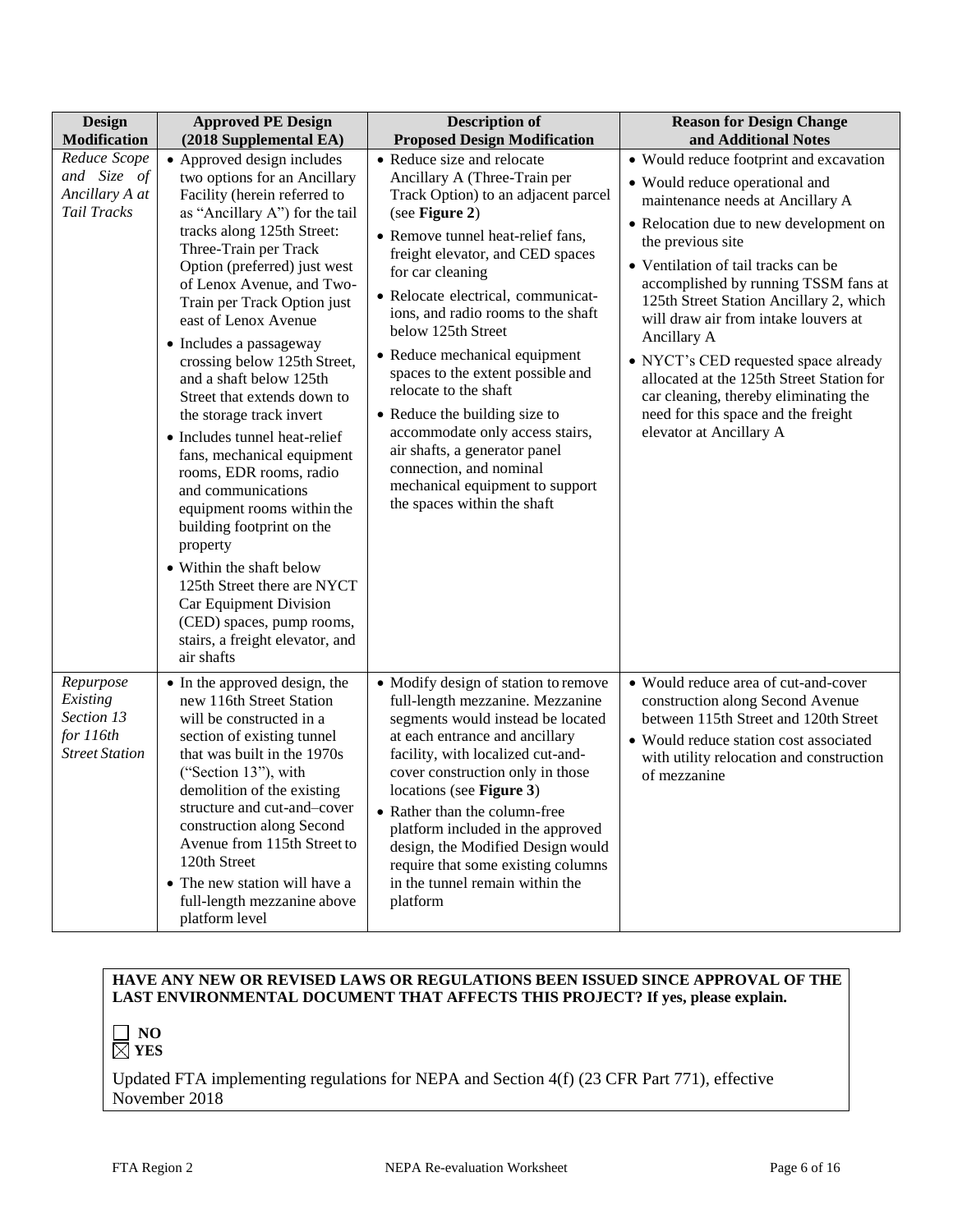#### **IS THE LIST OF THREATENED AND ENDANGERED SPECIES (NMFS AND USFWS) MORE THAN 6 MONTHS OLD?**

 $\Box$  NO

**YES (STOP! Endangered Species lists and analysis MUST be updated.)**

See **Attachment A** for updated list.

**WILL THE NEW INFORMATION HAVE THE POTENTIAL TO CAUSE A CHANGE IN THE DETERMINATION OF IMPACTS FROM WHAT WAS DESCRIBED IN THE ORIGINAL ENVIRONMENTAL DOCUMENT FOR ANY OF THE AREAS LISTED BELOW?** For each impact category, please indicate whether there will be a change in impacts. For all categories with a change, continue to the table at the end of this worksheet and provide detailed descriptions of the impacts as originally disclosed in prior environmental documents, describe all changes and possible impacts. For a project with delay(s) in implementation, confirm the accuracy and validity of the underlying studies. The change in impact may be beneficial or adverse.

| <b>Transportation</b>                                    | $\boxtimes$ Yes    | N <sub>0</sub>    |
|----------------------------------------------------------|--------------------|-------------------|
| <b>Land Use and Economics</b>                            | Yes                | $\boxtimes$ No    |
| <b>Acquisitions, Displacements, &amp; Relocations</b>    | $\boxtimes$ Yes    | $\blacksquare$ No |
| <b>Neighborhoods &amp; Populations (Social)</b>          | <b>Yes</b>         | $\boxtimes$ No    |
| <b>Visual Resources &amp; Aesthetics</b>                 | $\times$ Yes       | $\Box$ No         |
| <b>Air Quality</b>                                       | $\blacksquare$ Yes | $\boxtimes$ No    |
| <b>Noise &amp; Vibration</b>                             | Yes                | $\boxtimes$ No    |
| Ecosystems (Vegetation/Wildlife, incldg Endng'd Species) | $\blacksquare$ Yes | $\boxtimes$ No    |
| <b>Water Resources</b>                                   | Yes                | $\boxtimes$ No    |
| <b>Energy &amp; Natural Resources</b>                    | Yes                | $\boxtimes$ No    |
| <b>Geology &amp; Soils</b>                               | $\boxtimes$ Yes    | $\neg$ No         |
| <b>Hazardous Materials</b>                               | Yes                | $\boxtimes$ No    |
| <b>Public Services</b>                                   | $\bigcap$ Yes      | $\boxtimes$ No    |
| <b>Utilities</b>                                         | $\boxtimes$ Yes    | $\blacksquare$ No |
| Historic, Cultural & Archaeological Resources            | $\boxtimes$ Yes    | $\Box$ No         |
| <b>Parklands &amp; Recreation</b>                        | $\blacksquare$ Yes | $\boxtimes$ No    |
| Construction                                             | $\times$ Yes       | N <sub>0</sub>    |
|                                                          |                    |                   |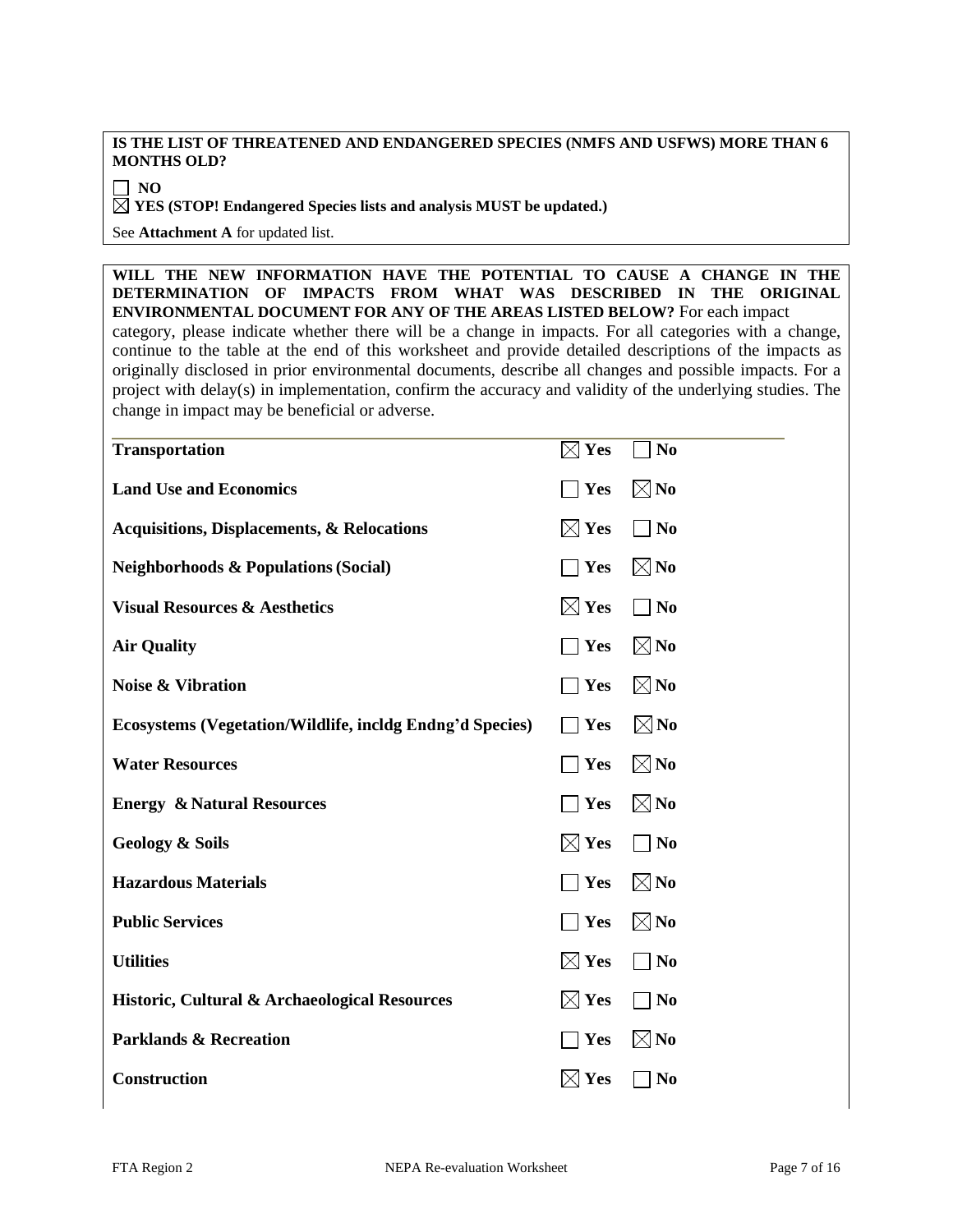| <b>Secondary and Cumulative</b> | $\Box$ Yes $\boxtimes$ No |  |
|---------------------------------|---------------------------|--|
| <b>Environmental Justice</b>    | $\Box$ Yes $\boxtimes$ No |  |

**Will the changed conditions or new information result in revised documentation or determination under the following federal regulations/orders?**

| <b>Endangered Species Act</b>                         | Yes        | N <sub>0</sub> |
|-------------------------------------------------------|------------|----------------|
| <b>Magnuson-Stevens Act</b>                           | <b>Yes</b> | N <sub>0</sub> |
| <b>Farmland Preservation Act</b>                      | Yes        | N <sub>0</sub> |
| <b>Section 404-Clean Water Act</b>                    | <b>Yes</b> | N <sub>0</sub> |
| <b>Floodplain Management Act</b>                      | Yes        | N <sub>0</sub> |
| <b>CERCLA (Hazardous Materials)</b>                   | Yes        | N <sub>0</sub> |
| <b>Section 106 National Historic Preservation Act</b> | Yes        | N <sub>0</sub> |
| <b>Uniform Relocation Act</b>                         | Yes        | N <sub>0</sub> |
| Section 4(f)                                          | Yes        | N <sub>0</sub> |
| <b>Section 6(f)</b> Lands                             | Yes        | N <sub>0</sub> |
| Wild & Scenic Rivers                                  | <b>Yes</b> | N <sub>0</sub> |
| <b>Coastal Barriers</b>                               | Yes        | N <sub>0</sub> |
| <b>Coastal Zone</b>                                   | Yes        | N <sub>0</sub> |
| <b>Sole Source Aquifer</b>                            | Yes        | N <sub>0</sub> |
| <b>National Scenic Byways</b>                         | Yes        | N <sub>0</sub> |
| <b>Environmental Justice</b>                          | Yes        | N <sub>0</sub> |
| <b>Other: Greenhouse Gas Emissions</b>                | Yes        | No             |
|                                                       |            |                |

**If you checked yes to any of these, describe how the changes impact compliance and any actions needed to ensure compliance of the new project:**

The design modifications resulted in amendment of the Area of Potential Effect (APE), which has been evaluated in accordance with the Project's executed Programmatic Agreement in consultation with the New York State Historic Preservation Office (SHPO) and the New York City Landmarks Preservation Commission (LPC). The design modifications would modify property acquisitions and subsurface easements, and reduce displacements as part of Phase 2. MTA and FTA will continue to comply with the requirements of the Uniform Act.

**Will these changes or new information likely result in substantial public controversy?**

| РS | $\times$   No |
|----|---------------|
|----|---------------|

**Comments:** The Second Avenue Subway Project has received widespread support for its anticipated transit benefits. The 2018 Supplemental EA underwent public review, and public comments were considered and responded to in the FONSI. The proposed design modifications would reduce the Phase 2 footprint and reduce impacts as compared to those presented in the Supplemental EA. MTA has implemented a robust public outreach plan (presented in Appendix E of the Supplemental EA) and operates a Community Information Center that was opened in September 2017 at 69 East 125th Street, New York, New York to keep the public informed about Phase 2 and to collect community feedback as Phase 2 progresses.

**Will these changes or new information require any new or different mitigation measures? If yes, describe the measures in each category.**

 $\Box$  **Yes**  $\Box$  **No** 

**COMMENTS:** N/A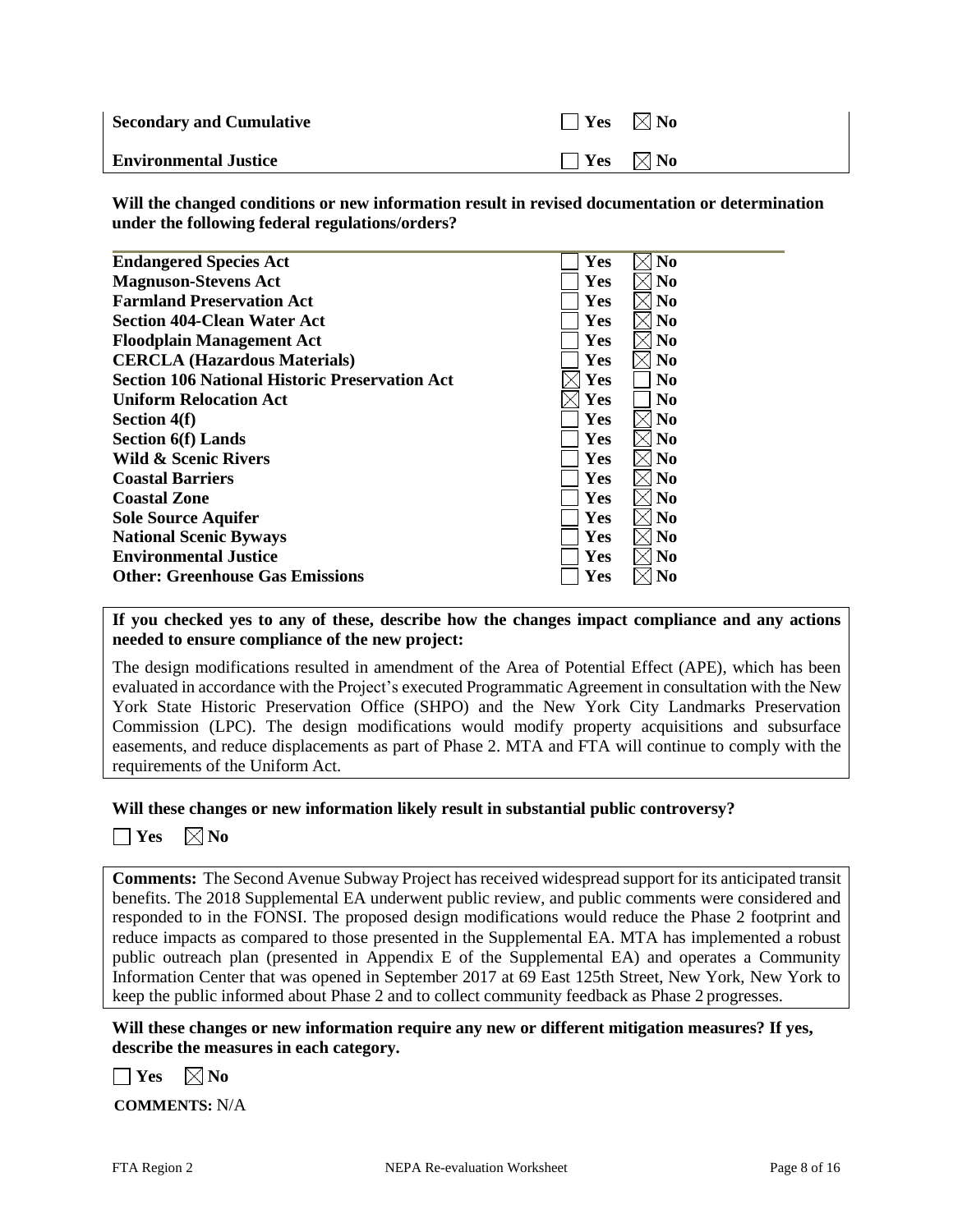## **CONCLUSIONS AND RECOMMENDATIONS:**

This re-evaluation has been prepared in accordance with 23 CFR Part 771.129 and in accordance with the Record of Decision issued in 2004 for the Second Avenue Subway. Based on this re-evaluation, including its supplements, the Modified Design of Phase 2 of the Second Avenue Subway would not result in any new adverse environmental impacts not previously identified and the conclusions of the Project's 2004 Final Environmental Impact Statement remain valid.

## **LIST OF ATTACHMENTS**:

Attachment A, "Updated Endangered Species List" Attachment B, "Updated Cultural Resources Correspondence"

### **SUBMITTED BY:**

By signing this, I certify that to the best of my knowledge this document is complete and accurate.

|                            | Date | April 22, 2020 |
|----------------------------|------|----------------|
|                            |      |                |
|                            |      |                |
|                            |      |                |
|                            |      |                |
| Name Jennifer Wuotinen     |      |                |
| Program Manager I<br>Title |      |                |

Submit an electronic version to your area FTA Community Planner. Contact FTA at the number below if you are unsure who this is or if you need the email address. Modifications are typically necessary. When the document is approved, FTA may request additional copies.

Federal Transit Administration – Region 2 phone: 212. 668.2170 1 Bowling Green, Room 429 fax: 212. 668.2136 New York, NY 10004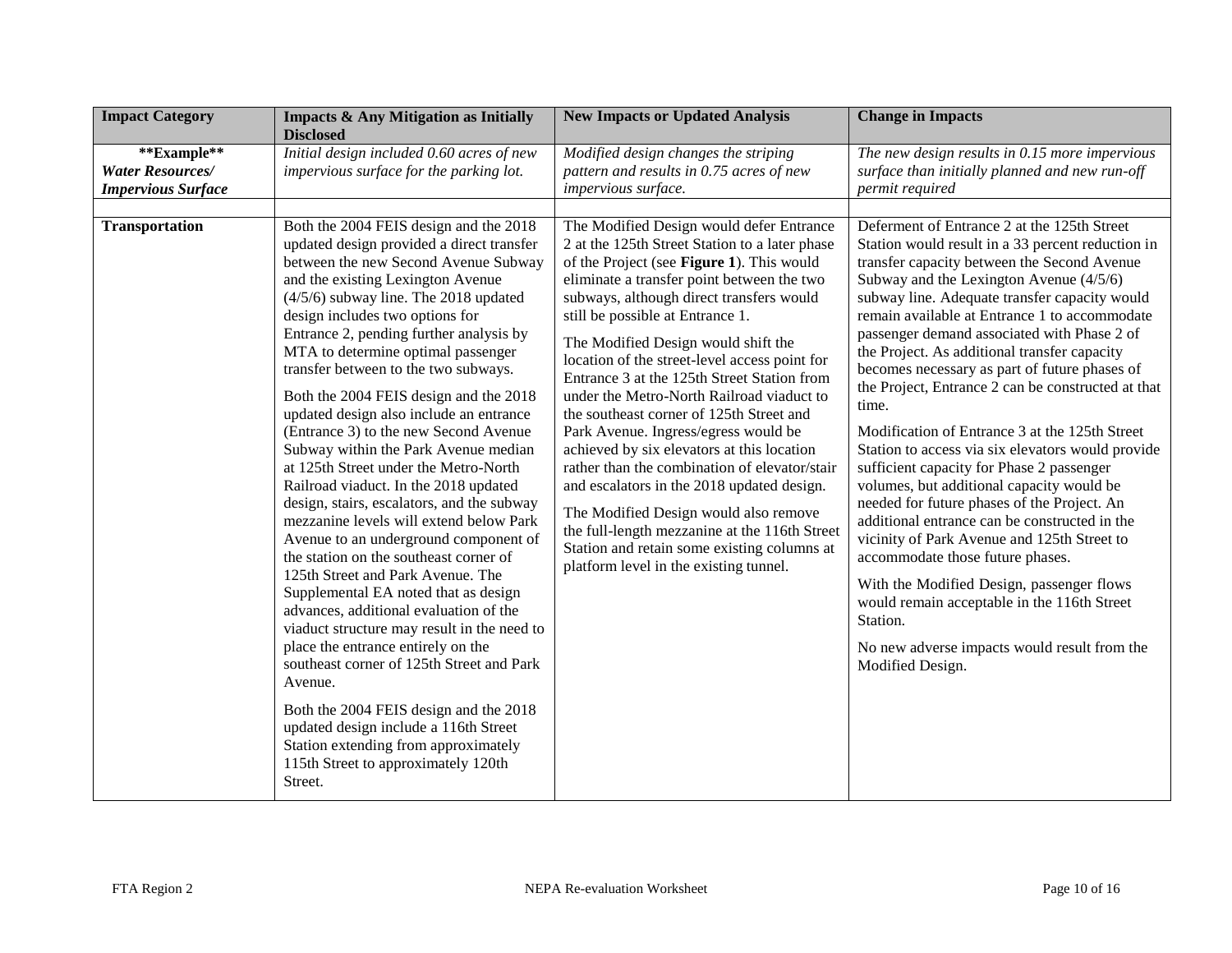| <b>Impact Category</b>                                  | <b>Impacts &amp; Any Mitigation as Initially</b><br><b>Disclosed</b>                                                                                                                                                                                                                                                                                                                                                                                                                                                                                                                                                                                                                                                            | <b>New Impacts or Updated Analysis</b>                                                                                                                                                                                                                                                                                                                                                                                                                                                                                                                                                                                                                                                                                                                                                                                                                                                                                                                                                                                                                                                                             | <b>Change in Impacts</b>                                                                                                                                                                                                                                                                                                                                                                                                                                                                                                                                                                                                                                                                                                                                                                                                                                                                                                                                                                                                                                                                                                                                                                                                              |
|---------------------------------------------------------|---------------------------------------------------------------------------------------------------------------------------------------------------------------------------------------------------------------------------------------------------------------------------------------------------------------------------------------------------------------------------------------------------------------------------------------------------------------------------------------------------------------------------------------------------------------------------------------------------------------------------------------------------------------------------------------------------------------------------------|--------------------------------------------------------------------------------------------------------------------------------------------------------------------------------------------------------------------------------------------------------------------------------------------------------------------------------------------------------------------------------------------------------------------------------------------------------------------------------------------------------------------------------------------------------------------------------------------------------------------------------------------------------------------------------------------------------------------------------------------------------------------------------------------------------------------------------------------------------------------------------------------------------------------------------------------------------------------------------------------------------------------------------------------------------------------------------------------------------------------|---------------------------------------------------------------------------------------------------------------------------------------------------------------------------------------------------------------------------------------------------------------------------------------------------------------------------------------------------------------------------------------------------------------------------------------------------------------------------------------------------------------------------------------------------------------------------------------------------------------------------------------------------------------------------------------------------------------------------------------------------------------------------------------------------------------------------------------------------------------------------------------------------------------------------------------------------------------------------------------------------------------------------------------------------------------------------------------------------------------------------------------------------------------------------------------------------------------------------------------|
|                                                         |                                                                                                                                                                                                                                                                                                                                                                                                                                                                                                                                                                                                                                                                                                                                 |                                                                                                                                                                                                                                                                                                                                                                                                                                                                                                                                                                                                                                                                                                                                                                                                                                                                                                                                                                                                                                                                                                                    |                                                                                                                                                                                                                                                                                                                                                                                                                                                                                                                                                                                                                                                                                                                                                                                                                                                                                                                                                                                                                                                                                                                                                                                                                                       |
| <b>Land Use and</b><br><b>Economics</b>                 |                                                                                                                                                                                                                                                                                                                                                                                                                                                                                                                                                                                                                                                                                                                                 |                                                                                                                                                                                                                                                                                                                                                                                                                                                                                                                                                                                                                                                                                                                                                                                                                                                                                                                                                                                                                                                                                                                    |                                                                                                                                                                                                                                                                                                                                                                                                                                                                                                                                                                                                                                                                                                                                                                                                                                                                                                                                                                                                                                                                                                                                                                                                                                       |
|                                                         |                                                                                                                                                                                                                                                                                                                                                                                                                                                                                                                                                                                                                                                                                                                                 |                                                                                                                                                                                                                                                                                                                                                                                                                                                                                                                                                                                                                                                                                                                                                                                                                                                                                                                                                                                                                                                                                                                    |                                                                                                                                                                                                                                                                                                                                                                                                                                                                                                                                                                                                                                                                                                                                                                                                                                                                                                                                                                                                                                                                                                                                                                                                                                       |
| Acquisitions,<br>Displacements, &<br><b>Relocations</b> | The 2018 updated design for Phase 2<br>included several 'preferred' design<br>options and several 'alternate' design<br>options for certain elements. Depending<br>on the design option, the estimated<br>property acquisitions and displacements<br>presented in the 2018 Supplemental EA<br>were as follows (with the 'alternate'<br>design option reflected in parentheses):<br>Full property acquisitions: 36 (39)<br>$\bullet$<br>Partial property acquisitions: 5 (4)<br>$\bullet$<br>Permanent easements: 13 (13)<br>$\bullet$<br>Displacement of employees<br>$\bullet$<br>(estimated): $505(157)$<br>Displacement of residents<br>$\bullet$<br>(estimated): 170 (170)<br>(see Table 6-2 of the 2018 Supplemental<br>EA | As shown in Figures 1 and 2, the Modified<br>Design would remove, add, and shift<br>several property acquisitions, resulting in a<br>similar overall number of property<br>acquisitions. In summary, the Modified<br>Design would result in the following<br>(modifications related to the 'alternate'<br>design option of Entrance 2 and Ancillary A<br>are shown in parentheses):<br>Full property acquisitions*: 37 (38)<br>Partial property acquisitions: 3 (3)<br>$\bullet$<br>Permanent easements**: 14 (14)<br>$\bullet$<br>Displacement of employees<br>$\bullet$<br>(estimated): 129 (129)<br>Displacement of residents (estimated):<br>170 (170)<br>*Lots 1 and 67 at Ancillary 2 may be<br>permanent full acquisitions, pending further<br>coordination with a private developer at that<br>site. They are conservatively assumed in the<br>total of full acquisitions here.<br>** This conservatively assumes a permanent<br>subsurface easement may still be needed on<br>the west side of Park Avenue (Block 1749,<br>Lot 33) for underground elements of<br>Entrance 3/Ancillary 2 at 125th Street. | The Modified Design would result in the<br>following changes in property acquisitions:<br>Full property acquisitions: $+1$ (-1)<br>$\bullet$<br>Partial property acquisitions: -2 (-1)<br>Permanent easements: $+1$ (+1)<br>$\bullet$<br>Displacement of employees<br>$\bullet$<br>(estimated): $-376$ ( $-28$ )<br>Displacement of residents (estimated): $0(0)$<br>$\bullet$<br>Deferment of Entrance 2 for the 125th Street<br>Station would eliminate the need to displace<br>active businesses, substantially reducing the<br>number of displaced employees at this time.<br>Relocation of Ancillary A would avoid<br>displacement of a new large commercial<br>development. In addition, the Project would no<br>longer use the area in the Park Avenue median<br>under the Metro-North Railroad viaduct. Since<br>Entrance 1/Ancillary 1 and Entrance 3/<br>Ancillary 2 at the 125th Street Station are being<br>coordinated with private developments on those<br>sites, the final placement of these elements may<br>result in additional full acquisitions or<br>subsurface easements, but would remain within<br>properties owned by those developers. No new<br>adverse impacts would result from the Modified<br>Design. |
| Neighborhoods &<br><b>Populations (Social)</b>          |                                                                                                                                                                                                                                                                                                                                                                                                                                                                                                                                                                                                                                                                                                                                 |                                                                                                                                                                                                                                                                                                                                                                                                                                                                                                                                                                                                                                                                                                                                                                                                                                                                                                                                                                                                                                                                                                                    |                                                                                                                                                                                                                                                                                                                                                                                                                                                                                                                                                                                                                                                                                                                                                                                                                                                                                                                                                                                                                                                                                                                                                                                                                                       |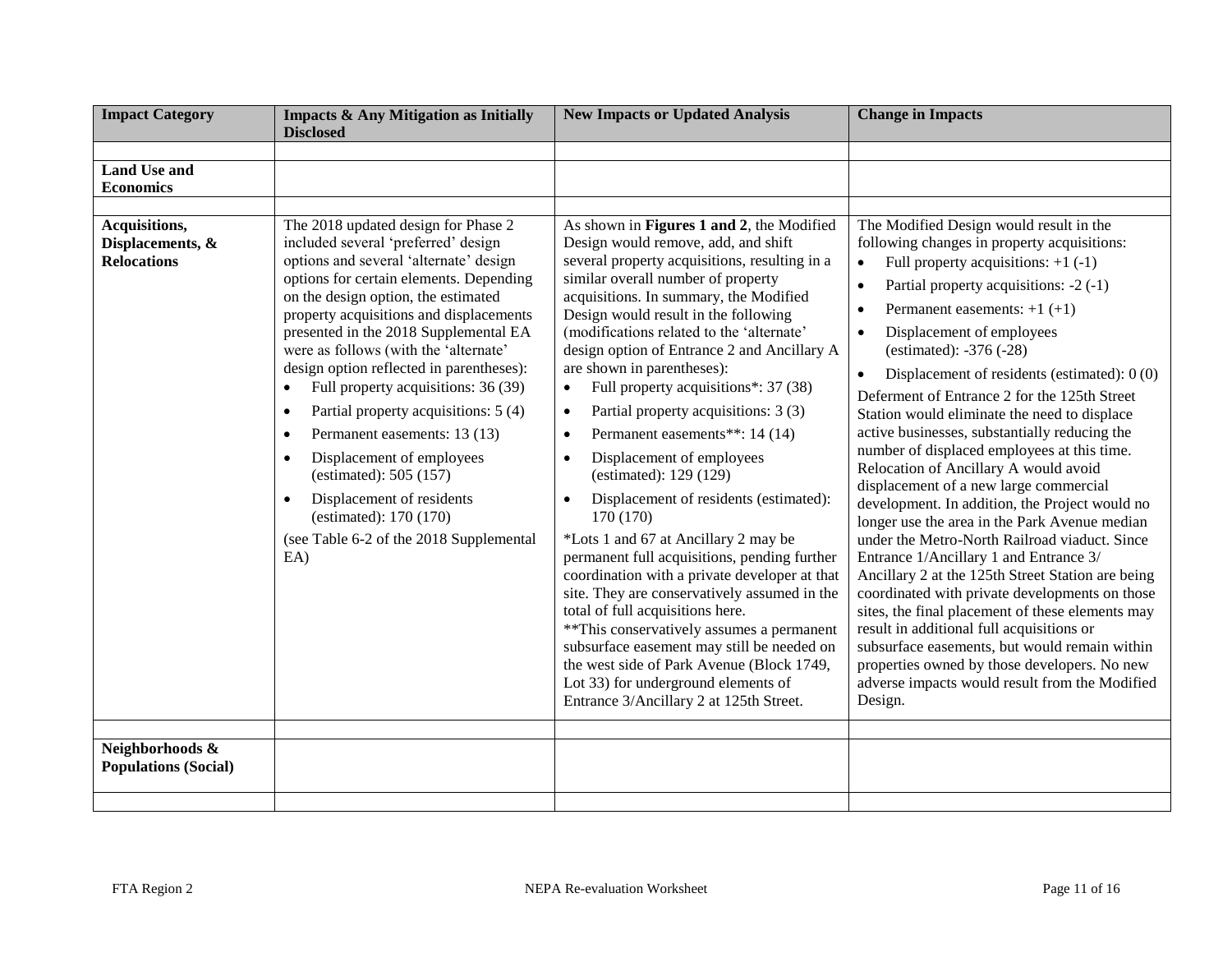| <b>Impact Category</b>                             | <b>Impacts &amp; Any Mitigation as Initially</b>                                                                                                                                                                                                                                                                                                                                                                                                                                                                                                                                      | <b>New Impacts or Updated Analysis</b>                                                                                                                                                                                                                                                                                                                                                                                                                                                                                                                                                                                                 | <b>Change in Impacts</b>                                                                                                                                                                                                                                                                                                                                                                                                                                                                                                                                                                                                                                                     |
|----------------------------------------------------|---------------------------------------------------------------------------------------------------------------------------------------------------------------------------------------------------------------------------------------------------------------------------------------------------------------------------------------------------------------------------------------------------------------------------------------------------------------------------------------------------------------------------------------------------------------------------------------|----------------------------------------------------------------------------------------------------------------------------------------------------------------------------------------------------------------------------------------------------------------------------------------------------------------------------------------------------------------------------------------------------------------------------------------------------------------------------------------------------------------------------------------------------------------------------------------------------------------------------------------|------------------------------------------------------------------------------------------------------------------------------------------------------------------------------------------------------------------------------------------------------------------------------------------------------------------------------------------------------------------------------------------------------------------------------------------------------------------------------------------------------------------------------------------------------------------------------------------------------------------------------------------------------------------------------|
|                                                    | <b>Disclosed</b>                                                                                                                                                                                                                                                                                                                                                                                                                                                                                                                                                                      |                                                                                                                                                                                                                                                                                                                                                                                                                                                                                                                                                                                                                                        |                                                                                                                                                                                                                                                                                                                                                                                                                                                                                                                                                                                                                                                                              |
| <b>Visual Resources &amp;</b><br><b>Aesthetics</b> | The 2018 Supplemental EA noted that<br>some entrances and ancillary facilities<br>associated with Phase 2 of the Project<br>would be in slightly different locations<br>and be larger (footprint and height) than<br>presented in the 2004 FEIS, but they<br>would be similar in visual character and<br>setting. In addition, they would<br>incorporate materials and design elements<br>that would be compatible with the urban<br>design of the surrounding area. Ancillary<br>facilities along 125th Street were<br>estimated at about 45 to 75 feet tall (or 5<br>to 8 stories). | In the Modified Design, Ancillary 1 at the<br>125th Street Station would be<br>approximately 100 feet tall, 25 feet taller<br>than described in the 2018 Supplemental<br>EA, due to the elimination of deep<br>underground spaces. Ancillary 2 at the<br>125th Street Station may be on the east or<br>west side of Park Avenue (see Figure 1),<br>pending further coordination with the<br>private development at that location.<br>Ancillary A at the 125th Street tail tracks<br>would be about 40 feet tall and smaller in<br>footprint, reduced from the estimated 45-75<br>feet height presented in the 2018<br>Supplemental EA. | The change in height of Ancillary 1 and<br>Ancillary A would remain in context with the<br>surrounding mid-rise character (and planned<br>high-rises) along the 125th Street corridor.<br>Ancillary 1 would continue to be integrated with<br>planned private development at that site, and<br>would be designed to be compatible with the<br>surrounding area. The placement of Ancillary 2<br>on the east or west side of Park Avenue would<br>remain consistent with the conclusions of the<br>2018 Supplemental EA, and would similarly be<br>coordinated with the private development on<br>that site. No new adverse impacts would result<br>from the Modified Design. |
| <b>Air Quality</b>                                 |                                                                                                                                                                                                                                                                                                                                                                                                                                                                                                                                                                                       |                                                                                                                                                                                                                                                                                                                                                                                                                                                                                                                                                                                                                                        |                                                                                                                                                                                                                                                                                                                                                                                                                                                                                                                                                                                                                                                                              |
|                                                    |                                                                                                                                                                                                                                                                                                                                                                                                                                                                                                                                                                                       |                                                                                                                                                                                                                                                                                                                                                                                                                                                                                                                                                                                                                                        |                                                                                                                                                                                                                                                                                                                                                                                                                                                                                                                                                                                                                                                                              |
|                                                    |                                                                                                                                                                                                                                                                                                                                                                                                                                                                                                                                                                                       |                                                                                                                                                                                                                                                                                                                                                                                                                                                                                                                                                                                                                                        |                                                                                                                                                                                                                                                                                                                                                                                                                                                                                                                                                                                                                                                                              |
| Noise & Vibration                                  |                                                                                                                                                                                                                                                                                                                                                                                                                                                                                                                                                                                       |                                                                                                                                                                                                                                                                                                                                                                                                                                                                                                                                                                                                                                        |                                                                                                                                                                                                                                                                                                                                                                                                                                                                                                                                                                                                                                                                              |
|                                                    |                                                                                                                                                                                                                                                                                                                                                                                                                                                                                                                                                                                       |                                                                                                                                                                                                                                                                                                                                                                                                                                                                                                                                                                                                                                        |                                                                                                                                                                                                                                                                                                                                                                                                                                                                                                                                                                                                                                                                              |
| <b>Ecosystems (Vegetation</b><br>& Wildlife)       |                                                                                                                                                                                                                                                                                                                                                                                                                                                                                                                                                                                       |                                                                                                                                                                                                                                                                                                                                                                                                                                                                                                                                                                                                                                        |                                                                                                                                                                                                                                                                                                                                                                                                                                                                                                                                                                                                                                                                              |
|                                                    |                                                                                                                                                                                                                                                                                                                                                                                                                                                                                                                                                                                       |                                                                                                                                                                                                                                                                                                                                                                                                                                                                                                                                                                                                                                        |                                                                                                                                                                                                                                                                                                                                                                                                                                                                                                                                                                                                                                                                              |
| <b>Water Resources</b>                             |                                                                                                                                                                                                                                                                                                                                                                                                                                                                                                                                                                                       |                                                                                                                                                                                                                                                                                                                                                                                                                                                                                                                                                                                                                                        |                                                                                                                                                                                                                                                                                                                                                                                                                                                                                                                                                                                                                                                                              |
|                                                    |                                                                                                                                                                                                                                                                                                                                                                                                                                                                                                                                                                                       |                                                                                                                                                                                                                                                                                                                                                                                                                                                                                                                                                                                                                                        |                                                                                                                                                                                                                                                                                                                                                                                                                                                                                                                                                                                                                                                                              |
| <b>Energy &amp; Natural</b>                        |                                                                                                                                                                                                                                                                                                                                                                                                                                                                                                                                                                                       |                                                                                                                                                                                                                                                                                                                                                                                                                                                                                                                                                                                                                                        |                                                                                                                                                                                                                                                                                                                                                                                                                                                                                                                                                                                                                                                                              |
| <b>Resources</b>                                   |                                                                                                                                                                                                                                                                                                                                                                                                                                                                                                                                                                                       |                                                                                                                                                                                                                                                                                                                                                                                                                                                                                                                                                                                                                                        |                                                                                                                                                                                                                                                                                                                                                                                                                                                                                                                                                                                                                                                                              |
|                                                    |                                                                                                                                                                                                                                                                                                                                                                                                                                                                                                                                                                                       |                                                                                                                                                                                                                                                                                                                                                                                                                                                                                                                                                                                                                                        |                                                                                                                                                                                                                                                                                                                                                                                                                                                                                                                                                                                                                                                                              |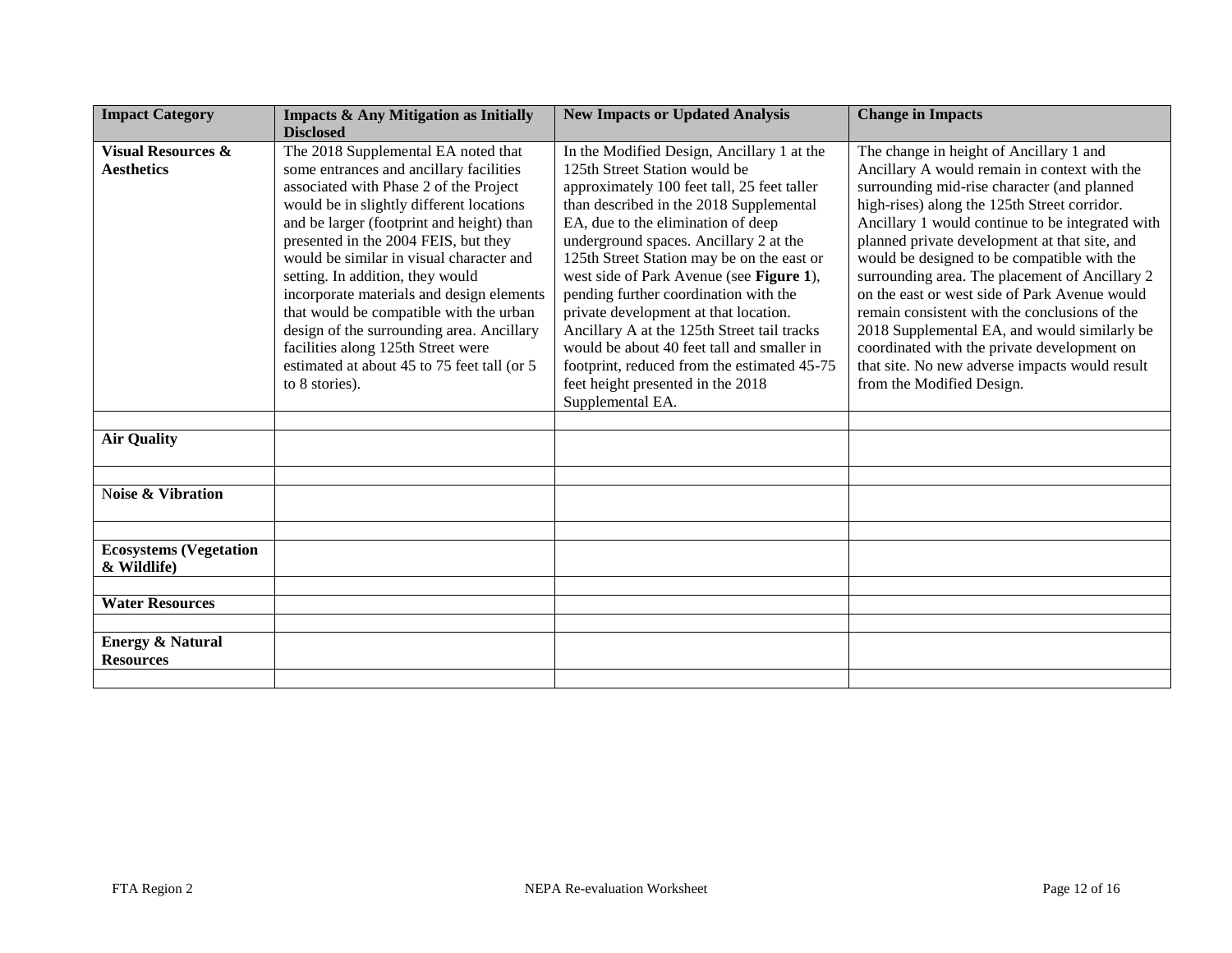| <b>Impact Category</b>     | <b>Impacts &amp; Any Mitigation as Initially</b><br><b>Disclosed</b>                                                                                                                                                                                                                                                                                                                                                                                                                                        | <b>New Impacts or Updated Analysis</b>                                                                                                                                                                                                                                                                                                                                   | <b>Change in Impacts</b>                                                                                                                                                                                                                                                                                                             |
|----------------------------|-------------------------------------------------------------------------------------------------------------------------------------------------------------------------------------------------------------------------------------------------------------------------------------------------------------------------------------------------------------------------------------------------------------------------------------------------------------------------------------------------------------|--------------------------------------------------------------------------------------------------------------------------------------------------------------------------------------------------------------------------------------------------------------------------------------------------------------------------------------------------------------------------|--------------------------------------------------------------------------------------------------------------------------------------------------------------------------------------------------------------------------------------------------------------------------------------------------------------------------------------|
| <b>Geology &amp; Soils</b> | The 2018 Supplemental EA reported that<br>the 2018 updated design will reduce<br>excavated materials from about 465,000<br>cubic yards to 150,000 cubic yards at the<br>125th Street Station as compared to the<br>2004 FEIS design. In addition, the 2018<br>updated design will reduce the amount of<br>cut-and-cover construction required at the<br>116th Street Station in comparison to the<br>2004 FEIS design.                                                                                      | Deferment of Entrance 2, elimination of the<br>entrance under the Metro-North Viaduct at<br>Entrance 3 (at this time), and elimination of<br>deep user spaces at Entrance 1/Ancillary 1<br>at the 125th Street Station, as well as<br>modifying the station design at the 116th<br>Street Station, would reduce the amount of<br>excavation required as part of Phase 2. | The Modified Design would reduce the amount<br>of excavated materials as part of Phase 2. Future<br>phases of the Project may require excavation of<br>areas that are being deferred at this time, which<br>would be consistent with the 2018 updated PE<br>design. No new adverse impacts would result<br>from the Modified Design. |
| <b>Hazardous Materials</b> |                                                                                                                                                                                                                                                                                                                                                                                                                                                                                                             |                                                                                                                                                                                                                                                                                                                                                                          |                                                                                                                                                                                                                                                                                                                                      |
| <b>Public Services</b>     |                                                                                                                                                                                                                                                                                                                                                                                                                                                                                                             |                                                                                                                                                                                                                                                                                                                                                                          |                                                                                                                                                                                                                                                                                                                                      |
| <b>Utilities</b>           | The 2004 FEIS design and the 2018<br>updated design required relocation or<br>replacement of utilities along Second<br>Avenue, 125th Street, and some adjacent<br>side streets. Some features of the 2018<br>updated design reduced potential impacts<br>to existing utilities, such as shifting the<br>106th Street Station platform to reduce<br>impacts to the Empire City Subway<br>ductbank along Second Avenue, and the<br>deeper tunnel along 125th Street that<br>reduced conflicts with utilities. | Modification of the station design at the<br>116th Street Station would reduce potential<br>utility relocation needs in these areas.                                                                                                                                                                                                                                     | The Modified Design would reduce potential<br>utility conflicts and utility relocation or<br>replacement needs as part of Phase 2. No new<br>significant adverse impacts would result from<br>the Modified Design.                                                                                                                   |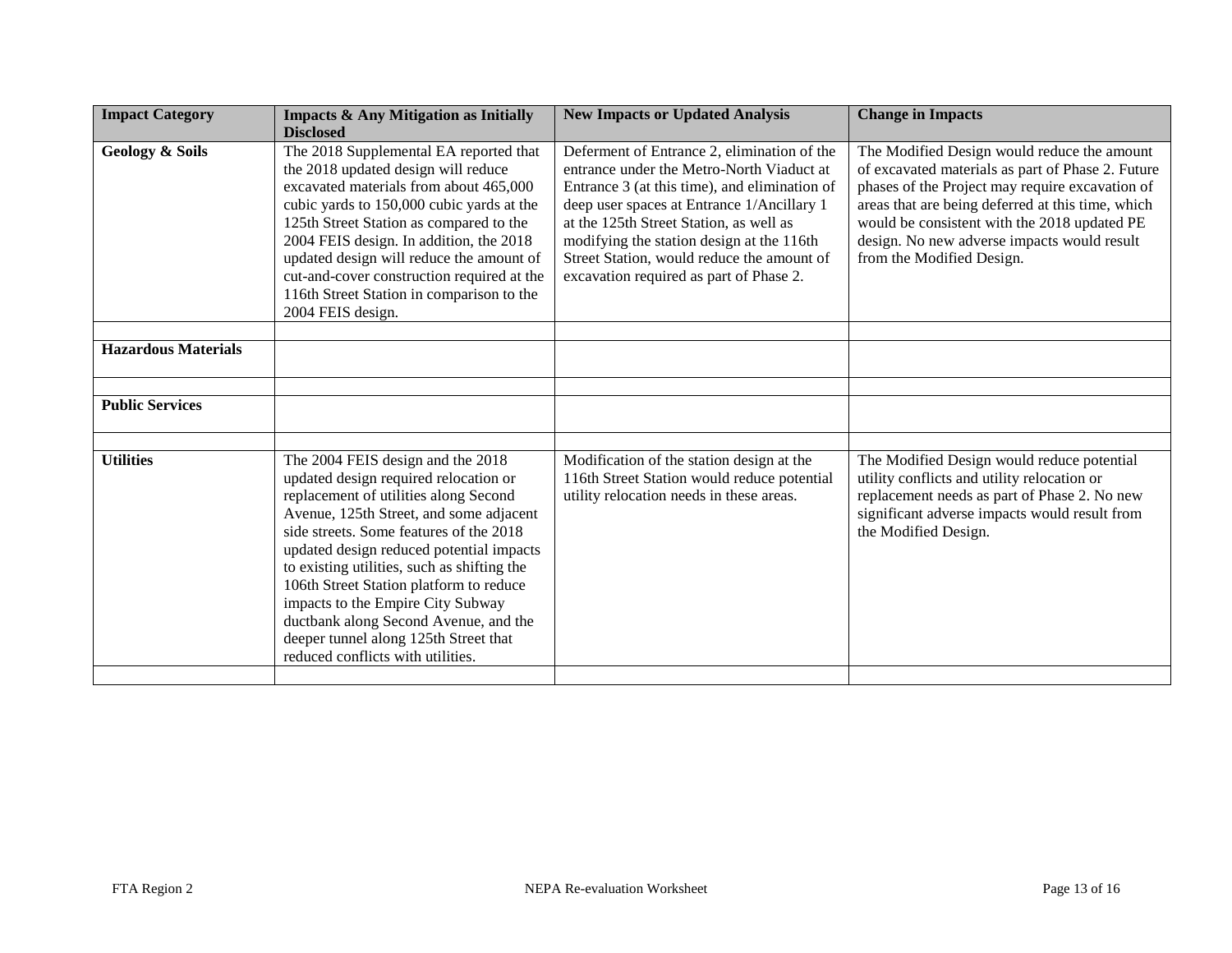| <b>Impact Category</b> | <b>Impacts &amp; Any Mitigation as Initially</b> | <b>New Impacts or Updated Analysis</b>      | <b>Change in Impacts</b>                          |
|------------------------|--------------------------------------------------|---------------------------------------------|---------------------------------------------------|
|                        | <b>Disclosed</b>                                 |                                             |                                                   |
| Historic, Cultural &   | The 2018 updated design removed a                | The Areas of Potential Effects (APEs) for   | No changes with respect to potential adverse      |
| <b>Archaeological</b>  | proposed direct connection to the State          | architectural and archaeological resources  | effects to architectural resources were found.    |
| <b>Resources</b>       | and National Register (S/NR) eligible            | were amended based on the Modified          | While an additional historic resource would be    |
|                        | MTA Metro-North Harlem-125th Street              | Design. No additional adverse effects were  | within the 200-foot APE and an additional area    |
|                        | Station, thereby eliminating a potential         | identified with respect to architectural    | of archaeological sensitivity was identified,     |
|                        | adverse effect to that resource. Consistent      | resources. One additional historic resource | measures to document and protect these            |
|                        | with the 2004 FEIS design, the 2018              | would fall within the 200-foot APE due to   | resources will continue to be consistent with the |
|                        | updated design could have the potential to       | the relocation of Ancillary A, which would  | 2004 PA. SHPO concurred with the conclusions      |
|                        | result in accidental damage to                   | be included in the CPP pursuant to the 2004 | and recommendations of the archaeological and     |
|                        | architectural resources as a result of           | PA. An additional area of archaeological    | architectural assessments in letters dated        |
|                        | nearby Project construction and above            | sensitivity was identified for which Phase  | December 23, 2019, January 8, 2020, and May       |
|                        | grade Project elements may be                    | 1B testing was recommended.                 | 8, 2020. LPC also concurred in letters dated      |
|                        | constructed in proximity to historic             |                                             | January 6, 2020, January 14, 2020 and May 13,     |
|                        | resources. Measures to protect                   |                                             | 2020. See Attachment B, "Updated Cultural         |
|                        | architectural resources and develop              |                                             | Resources Correspondence."                        |
|                        | Construction Protection Plans (CPPs),            |                                             |                                                   |
|                        | with continued consultation with SHPO,           |                                             |                                                   |
|                        | were stipulated in a Programmatic                |                                             |                                                   |
|                        | Agreement (PA) executed in 2004 among            |                                             |                                                   |
|                        | FTA, MTA NYCT, and SHPO, with LPC                |                                             |                                                   |
|                        | as a consulting party.                           |                                             |                                                   |
|                        |                                                  |                                             |                                                   |
|                        | The 2004 FEIS and the 2018                       |                                             |                                                   |
|                        | Supplemental EA also identified areas of         |                                             |                                                   |
|                        | archaeological sensitivity along much of         |                                             |                                                   |
|                        | the proposed SAS Phase 2 alignment. In           |                                             |                                                   |
|                        | addition, the 2018 Supplemental EA               |                                             |                                                   |
|                        | identified a more recently established           |                                             |                                                   |
|                        | zone of sensitivity for potential human          |                                             |                                                   |
|                        | remains related to re-developed                  |                                             |                                                   |
|                        | cemeteries in the area bounded by East           |                                             |                                                   |
|                        | 124th Street, Second Avenue, East 127th          |                                             |                                                   |
|                        | Street, and a point east of First Avenue.        |                                             |                                                   |
|                        | Measures to assess, document, and                |                                             |                                                   |
|                        | protect potential archaeological resources       |                                             |                                                   |
|                        | were stipulated in the 2004 Programmatic         |                                             |                                                   |
|                        | Agreement.                                       |                                             |                                                   |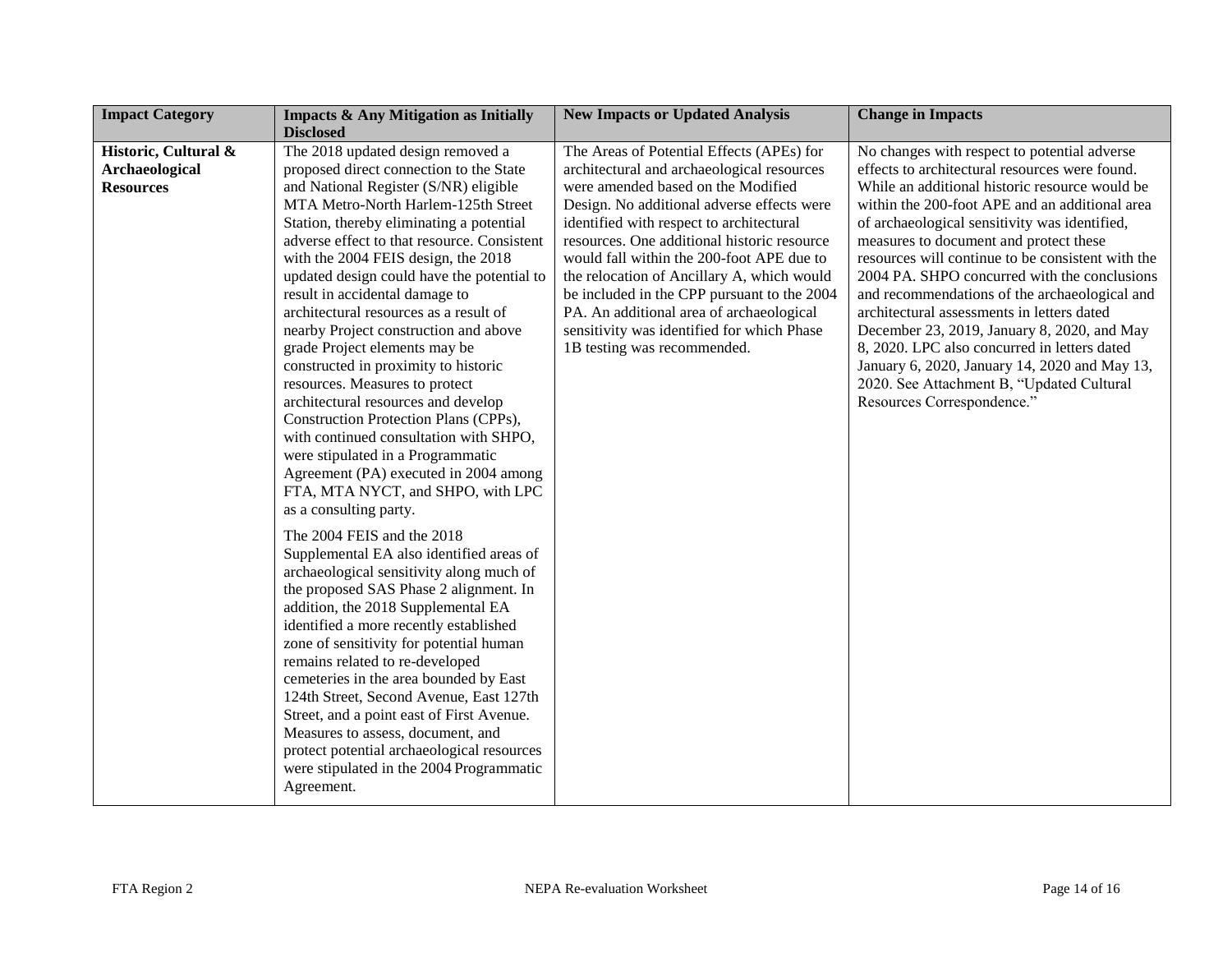| <b>Impact Category</b>                    | <b>Impacts &amp; Any Mitigation as Initially</b>                                                                                                                                                                                                                                                                                                                                                                                                                                                                                                                                                                                                                                                                                                                                                                                                                                         | <b>New Impacts or Updated Analysis</b>                                                                                                                                                                                                                                                                                                                                                                                                                                                                                                                                                                                                                                                                                                                                                                                                                                                                                                                                                                                                                                                                                                                                                      | <b>Change in Impacts</b>                                                                                                                                                                                                                                                                                                                                                                                                                                                                                                                                                                                                                                                                                                                                                                                                                                                                                                                                                                                                                                                                                                                                                                                                                                                   |
|-------------------------------------------|------------------------------------------------------------------------------------------------------------------------------------------------------------------------------------------------------------------------------------------------------------------------------------------------------------------------------------------------------------------------------------------------------------------------------------------------------------------------------------------------------------------------------------------------------------------------------------------------------------------------------------------------------------------------------------------------------------------------------------------------------------------------------------------------------------------------------------------------------------------------------------------|---------------------------------------------------------------------------------------------------------------------------------------------------------------------------------------------------------------------------------------------------------------------------------------------------------------------------------------------------------------------------------------------------------------------------------------------------------------------------------------------------------------------------------------------------------------------------------------------------------------------------------------------------------------------------------------------------------------------------------------------------------------------------------------------------------------------------------------------------------------------------------------------------------------------------------------------------------------------------------------------------------------------------------------------------------------------------------------------------------------------------------------------------------------------------------------------|----------------------------------------------------------------------------------------------------------------------------------------------------------------------------------------------------------------------------------------------------------------------------------------------------------------------------------------------------------------------------------------------------------------------------------------------------------------------------------------------------------------------------------------------------------------------------------------------------------------------------------------------------------------------------------------------------------------------------------------------------------------------------------------------------------------------------------------------------------------------------------------------------------------------------------------------------------------------------------------------------------------------------------------------------------------------------------------------------------------------------------------------------------------------------------------------------------------------------------------------------------------------------|
|                                           | <b>Disclosed</b>                                                                                                                                                                                                                                                                                                                                                                                                                                                                                                                                                                                                                                                                                                                                                                                                                                                                         |                                                                                                                                                                                                                                                                                                                                                                                                                                                                                                                                                                                                                                                                                                                                                                                                                                                                                                                                                                                                                                                                                                                                                                                             |                                                                                                                                                                                                                                                                                                                                                                                                                                                                                                                                                                                                                                                                                                                                                                                                                                                                                                                                                                                                                                                                                                                                                                                                                                                                            |
| <b>Parklands &amp; Recreation</b>         |                                                                                                                                                                                                                                                                                                                                                                                                                                                                                                                                                                                                                                                                                                                                                                                                                                                                                          |                                                                                                                                                                                                                                                                                                                                                                                                                                                                                                                                                                                                                                                                                                                                                                                                                                                                                                                                                                                                                                                                                                                                                                                             |                                                                                                                                                                                                                                                                                                                                                                                                                                                                                                                                                                                                                                                                                                                                                                                                                                                                                                                                                                                                                                                                                                                                                                                                                                                                            |
|                                           |                                                                                                                                                                                                                                                                                                                                                                                                                                                                                                                                                                                                                                                                                                                                                                                                                                                                                          |                                                                                                                                                                                                                                                                                                                                                                                                                                                                                                                                                                                                                                                                                                                                                                                                                                                                                                                                                                                                                                                                                                                                                                                             |                                                                                                                                                                                                                                                                                                                                                                                                                                                                                                                                                                                                                                                                                                                                                                                                                                                                                                                                                                                                                                                                                                                                                                                                                                                                            |
|                                           |                                                                                                                                                                                                                                                                                                                                                                                                                                                                                                                                                                                                                                                                                                                                                                                                                                                                                          |                                                                                                                                                                                                                                                                                                                                                                                                                                                                                                                                                                                                                                                                                                                                                                                                                                                                                                                                                                                                                                                                                                                                                                                             |                                                                                                                                                                                                                                                                                                                                                                                                                                                                                                                                                                                                                                                                                                                                                                                                                                                                                                                                                                                                                                                                                                                                                                                                                                                                            |
| <b>Construction</b>                       | The 2018 Supplemental EA described<br>areas where construction means and<br>methods for Phase 2 had been modified<br>since the 2004 FEIS in order to reduce<br>surface impacts during construction,<br>particularly along the 125th Street<br>corridor. Modifications included a deeper<br>tunnel in this section that would allow for<br>increased use of mining techniques and<br>reduced cut-and-cover construction. In<br>addition, the 125th Street Station was<br>modified from a three-track to a two-track<br>station, allowing for a more condensed<br>station box and a substantial reduction in<br>excavated material (reduced from about<br>465,000 cubic yards to about 150,000<br>cubic yards). For the 106th Street and<br>116th Street Stations, the primary<br>construction technique remained cut-and-<br>cover construction, consistent with the<br>2004 FEIS design. | With the Modified Design, deferment of<br>Entrance 2 and removal of the<br>ingress/egress for Entrance 3 within the<br>Park Avenue median for the 125th Street<br>Station would reduce the Project footprint,<br>and thereby reduce surface construction<br>work. The removal of deep spaces at<br>Entrance 1/Ancillary 1 would also reduce<br>the amount of excavated materials.<br>Depending on continued coordination with<br>private developers at the sites of Entrance 3/<br>Ancillary 2 and Entrance 1/Ancillary 1,<br>some additional areas may be needed for<br>construction staging (see Figure 1);<br>however, these parcels are vacant and<br>owned by the respective developers at each<br>site and would be integrated into the<br>coordinated development of each project.<br>At the 116th Street Station, the Modified<br>Design would eliminate the need to open<br>the street for modification of the existing<br>tunnel box and construction of a new<br>mezzanine. As a result, cut-and-cover<br>construction would be reduced substantially<br>along Second Avenue and be limited to the<br>areas around the new entrances and<br>ancillary facilities (see Figure 3). | The Modified Design would reduce the amount<br>of surface construction activity at the 125th<br>Street Station and 116th Street Station, and<br>would reduce the volume of excavated<br>materials. The Modified Design would also<br>avoid potential complications associated with<br>constructing underneath the Metro-North<br>Railroad viaduct at Entrance 3 of the 125th<br>Street Station. Some elements may be required<br>for future phases of the Project (such as<br>Entrance 2 and an additional entrance near Park<br>Avenue for the 125th Street Station), but this<br>would be consistent with the 2018 updated<br>design. In addition, measures would be<br>incorporated now as part of Phase 2 to minimize<br>disruption to subway operations when these<br>elements are constructed in the future.<br>While the configurations of Ancillaries 1 and 2<br>for the 125th Street Station will be finalized in<br>coordination with planned private developments<br>at those sites, any changes in construction<br>staging areas would be essentially a<br>reorganization of the staging areas within the<br>development sites, rather than an expansion of<br>the construction footprint.<br>No new adverse impacts would result from the<br>Modified Design. |
| <b>Secondary and</b><br><b>Cumulative</b> |                                                                                                                                                                                                                                                                                                                                                                                                                                                                                                                                                                                                                                                                                                                                                                                                                                                                                          |                                                                                                                                                                                                                                                                                                                                                                                                                                                                                                                                                                                                                                                                                                                                                                                                                                                                                                                                                                                                                                                                                                                                                                                             |                                                                                                                                                                                                                                                                                                                                                                                                                                                                                                                                                                                                                                                                                                                                                                                                                                                                                                                                                                                                                                                                                                                                                                                                                                                                            |